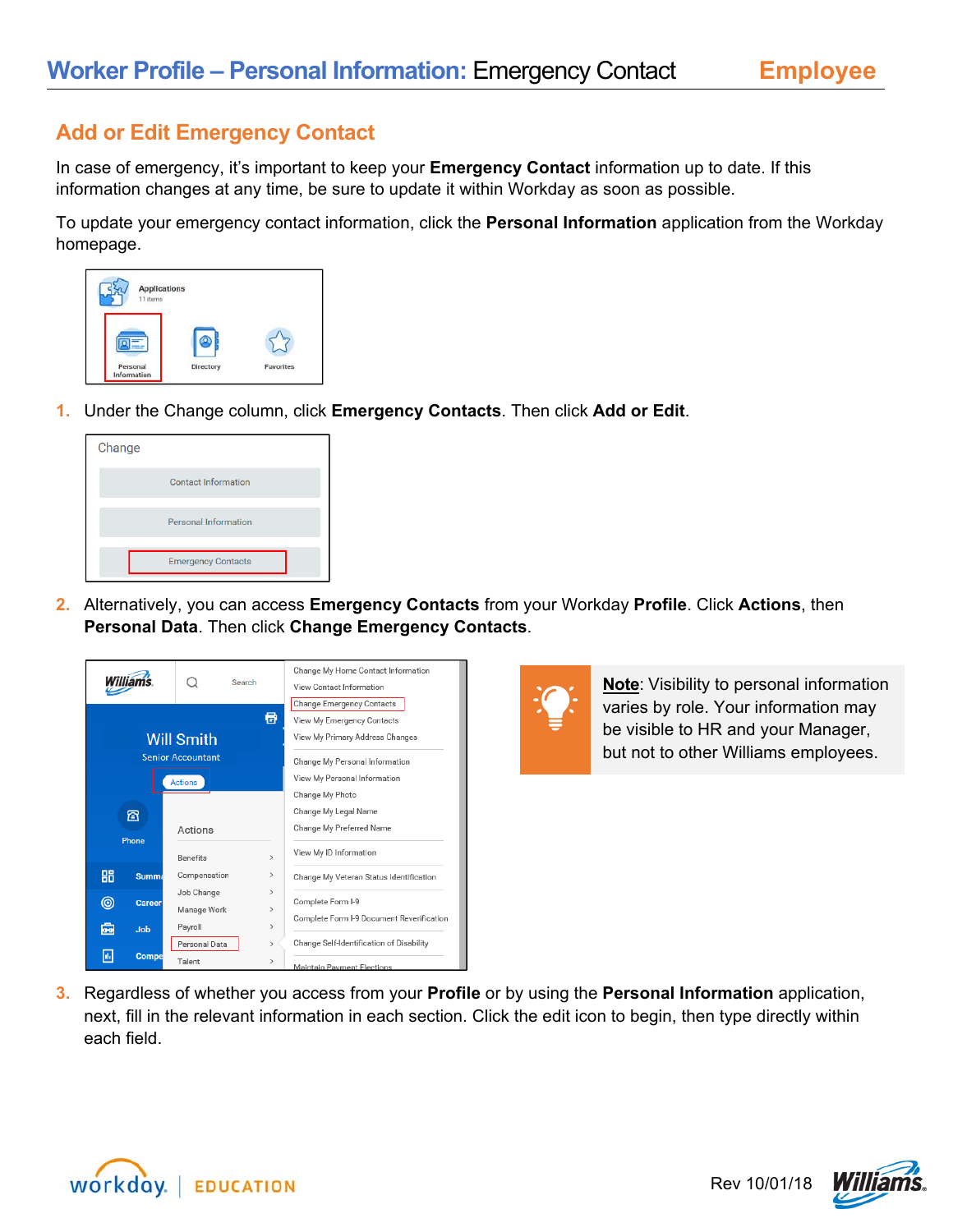**4.** Fields marked with a red asterisk – **Country**, **Legal Name** and **Relationship** – are required. Note that at least one form of contact information – like **Primary Address**, **Phone**, or **Email** is required in order to submit this change.

| <b>Primary Emergency Contact</b>          |                                                        |                |                               |
|-------------------------------------------|--------------------------------------------------------|----------------|-------------------------------|
| Legal Name                                |                                                        |                |                               |
| Name<br>$(m + 1)$                         | $\begin{array}{c} \circ \\ \circ \\ \circ \end{array}$ |                |                               |
| Country *                                 |                                                        |                |                               |
| 崖<br>hearch<br>X United States of America |                                                        |                |                               |
|                                           |                                                        |                |                               |
| Prefix<br>讍                               |                                                        |                |                               |
| First Name *                              |                                                        |                |                               |
|                                           |                                                        | Relationship   |                               |
| Middle Name                               |                                                        |                |                               |
| Last Name *                               |                                                        | Relationship * |                               |
|                                           |                                                        |                |                               |
| Suffix                                    |                                                        | search         | i<br>$\overline{\phantom{a}}$ |
| 震                                         |                                                        |                |                               |

- **5.** Be sure to click the  $\leq$  button to save when complete.
- **6.** Once you have completed all relevant fields, click **Submit**.
- **7.** You will see a confirmation screen. Click **Done** to return to the Workday homepage.



**8.** This type of change will be enacted immediately. To view your updated Emergency Contacts, click the **Personal Information** application. From your Profile, click Actions, Personal Data, then View My Emergency Contacts to see your updated contact information.

Submit